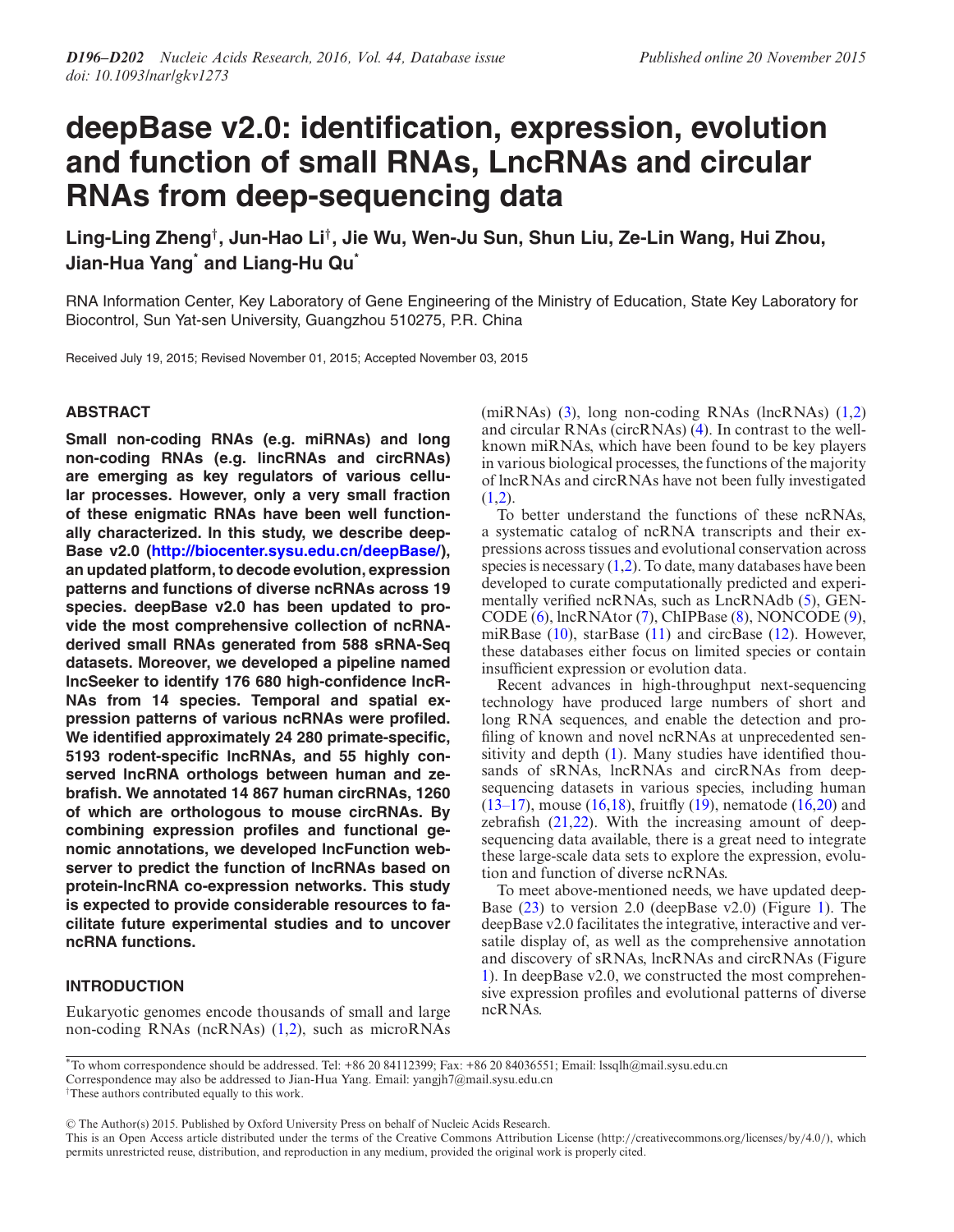<span id="page-1-0"></span>

**Figure 1.** A system-level overview of the deepBase v2.0 core framework. A total of 558 small RNA datasets and 478 RNA-seq datasets were retrieved from NCBI GEO or SRA database. All the small and large noncoding RNAs were identified. The expression, evolution and functions of these ncRNAs were further analyzed. All the results generated by deepBase v2.0 were deposited in MySQL relational databases and displayed in the visual browser and web pages.

# **MATERIALS AND METHODS**

## **Integration of public small RNA-Seq and RNA-Seq datasets**

A total of 558 small RNA deep-sequencing datasets and 478 RNA-seq datasets were compiled in deepBase v2.0 (Table [1\)](#page-2-0). The raw data were downloaded from NCBI GEO and SRA databases [\(24\)](#page-5-0). All sequencing datasets and their detailed information are listed in Supplementary Table S1. The genome sequences and transcript sequences were downloaded from NCBI Reference Sequences (RefSeq) [\(25\)](#page-5-0), UCSC Bioinformatics websites [\(26\)](#page-5-0) and the following specialized databases: human (UCSC hg19), mouse (UCSC mm10), chicken (Gallus gallus, v4) and *Ciona intestinalis* (JGI v2.0) genome sequences were downloaded from the UCSC Bioinformatics website. Chimp (*Pan troglodytes*, panTro4), Gorilla (*Gorilla gorilla gorilla,* gorGor3), Rhesus (*Macaca mulatta*, rheMac3), Rat (*Rattus norvegicus*, rn6), Cow (*Bos taurus*, bosTau7), Opossum (*Monodelphis domestica*, monDom5), Platypus (*Ornithorhynchus anatinus*, ornAna1), X. tropicalis (*Xenopus tropicalis*, xenTro3), Zebrafish (*Danio rerio*, danRer7) and C. elegans (*Caenorhab-* *ditis elegans*, ce10) genome sequences were downloaded from the UCSC Bioinformatics website. The *Caenorhabditis remanei* and *Caenorhabditis briggsae* genome sequences were downloaded from WormBase [\(27\)](#page-5-0), the *Drosophila melanogaster* genome sequences were download from Flybase [\(28\)](#page-5-0). The *Bombyx mori* genome sequences were download from silkDB [\(29\)](#page-5-0). All known miRNAs were down-loaded from miRBase (release 21) [\(30\)](#page-5-0). Other ncRNAs were downloaded from Ensembl Gene Release 76.

## **Annotation and Identification of sRNAs, lncRNAs and circRNAs**

The raw data downloaded from NCBI SRA or GEO databases were classified into different clades, species, tissues and cell-lines according to the description on the website or related literature. For small RNA annotation, after remove the 3' adapter sequences, the clean reads were then mapped back to their corresponding reference genome using bowtie program. Bedtools intersect tool was used to inspect how many reads could matched to the region of an-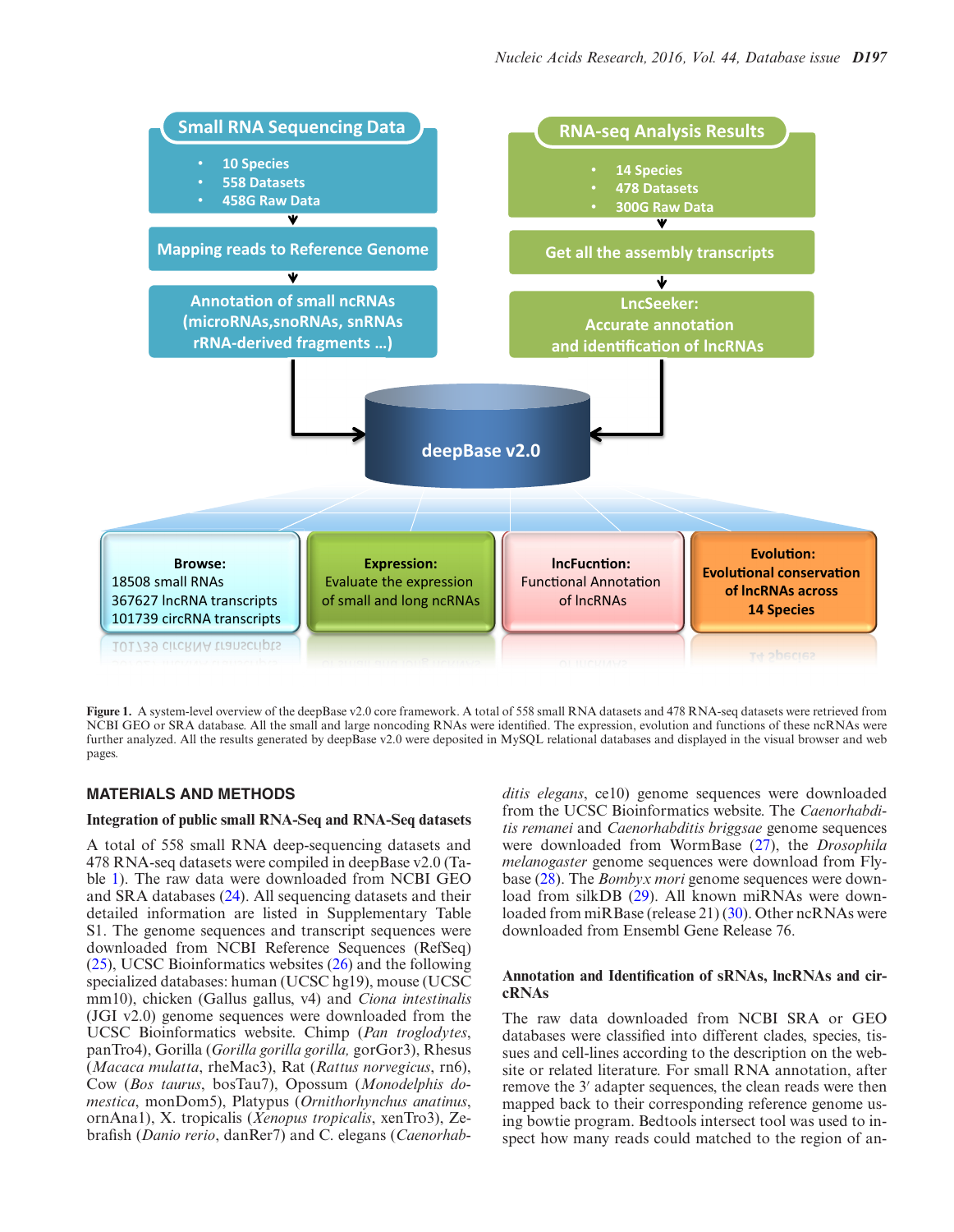<span id="page-2-0"></span>**Table 1.** The datasets that are incorporated into deepBase v2.0

| Species         | RNA-seq | sRNA-seq                              | LncRNA  | smallRNA          | circRNA |  |
|-----------------|---------|---------------------------------------|---------|-------------------|---------|--|
| Human           | 82      | 381                                   | 18 9 64 | 5008              | 14 8 67 |  |
| Chimpanzee      | 27      |                                       | 13 604  |                   |         |  |
| Gorilla         | 11      |                                       | 13 764  |                   |         |  |
| Rhesus          | 40      |                                       | 31950   |                   |         |  |
| Mouse           | 74      | 128                                   | 19 3 68 | 3134              | 1891    |  |
| Rat             | 27      |                                       | 23 0 52 |                   |         |  |
| Cow             | 27      |                                       | 16735   |                   |         |  |
| Pig             |         | 6                                     |         | 812               |         |  |
| Opossum         | 19      | $\overline{\phantom{a}}$              | 7680    |                   |         |  |
| Platypus        | 18      |                                       | 6621    | $\qquad \qquad$   |         |  |
| Chicken         | 75      | 4                                     | 19 10 5 | 692               |         |  |
| Xenopus         | 12      | $\hspace{1.0cm} \rule{1.5cm}{0.15cm}$ | 3172    | $\qquad \qquad -$ |         |  |
| Zebrafish       |         |                                       | 851     |                   |         |  |
| C. intestinalis |         |                                       |         | 287               |         |  |
| Worm            |         |                                       |         | 295               |         |  |
| Drosophila      | 30      |                                       | 1644    | 1190              |         |  |
| C. elegans      | 35      | 16                                    | 170     | 6763              | 638     |  |
| C. briggsae     |         |                                       |         | 170               |         |  |
| C. remanei      |         | 4                                     |         | 157               |         |  |

These statistics show the numbers of sequencing experiments (sRNA-Seq and RNA-Seq), number of lncRNAs, number of circRNAs and number of small RNAs identified from sequencing datasets.

notated small RNA genes. The reads which were perfectly located in the annotated gene regions were used for expression evaluation.

To accurately annotate lncRNA, we proposed a pipeline to process transcriptome annotation profiles generated by RNA-seq (usually assembled by Tophat [\(31\)](#page-5-0) and Cufflinks [\(32\)](#page-5-0)) using several filters described as follow:

- (1) Transcript length filter: Multi-exonic transcripts whose length exceeded 200nt were kept.
- (2) Known non-lincRNA annotation filter: Transcripts were excluded from further consideration if they overlap, or reside within 50nt upstream or downstream of, any exon of any transcript from the following annotation sets: coding genes annotated in RefSeq, Ensembl or UCSC knownGene; pseudogenes annotated in Ensembl or Yale Pseudogenes. Those which have any overlap spanning at least 80% of miRNA precursors annotated in miR-Base or miRNA/tRNA/rRNA/snRNA/snoRNA annotated in Ensembl were also eliminated. The above rules apply in a strand-specific manner, thus allowing for calling antisense lncRNA.
- (3) Coding potential filter: Three open-reading-framesrelated metrics were used to estimate whether the remaining transcripts exhibit significant protein-coding potential. The getorf program from the EMBOSS suite [\(33\)](#page-5-0) was used to find ORFs in the candidates and therefore the length and coverage of ORFs and were calculated. ORFScan scores were calculated by the txCdsPredict program from UCSC. Transcripts with ORF <100 aa, ORF coverage less than 30% and txCdsPredict score <800 were classified as lncRNAs. Furthermore, we classified an additional subset of transcripts (ORF coverage between 30% and 90% and txCdsPredict score <800) that may include short ORFs and may serve as either lncRNAs or small peptides as TUCP (transcripts of uncertain coding potential), which was

defined and used in several papers [\(15,34\)](#page-5-0). The cutoff for these parameters was determined based on our survey of the known functional lncRNAs collected in the lncRNAdb database [\(5,35\)](#page-5-0).

(4) Known protein domains filter: Each remaining transcript was mapped to unitRef90 database with BlastX and transcripts with  $E$ -value  $\lt$  1E–30 were removed. The resulting transcripts were translated in all three for-ward frames and fed to HMMER v3.0 [\(36\)](#page-5-0) to examine the occurrence of any PfamA and PfamB known protein family domains collected in the Pfam database [\(37\)](#page-5-0). Transcripts with a Pfam hit showing both the full sequence  $E$ -value  $\lt$  1E–5 and the single best domain  $E$ value < 1E–5 were removed.

All transcripts that passed all the filters above were classified based on their loci and treated as a set of lncRNAs in the following study. All the lncRNAs in deepBase v2.0 are named according to the following rules. The names of all the lncRNAs in deepBase v2.0 consist of three parts, 'A-B-C'. Amongst, 'A' is composed by three letters, which represents the shorted name of species, 'B' is the gene ID and 'C' is the transcript ID. For example, hsa-lncRNA10932–8 means the 8th transcripts of gene lncRNA10932 in human.

Human, mouse and *C. elegans* circRNA genes were downloaded from circBase v1.0 [\(12\)](#page-5-0) or obtained from the Supplementary Data of the original articles. In addition, we used the method 'find circ'  $(16)$  to identify novel circRNAs from raw RNA-seq data of ENCODE and modENCODE. In brief, raw reads were first aligned to the genome. Then, unmapped sequencing reads were used for back-splice sites identification.

#### **Expression analysis of sRNAs and lncRNAs**

DESeq [\(38\)](#page-5-0) was used to evaluate the expression of small RNAs. FPKM (Fragments Per Kilobase of transcript per Million mapped reads) values were calculated by Cufflinks and used to evaluate the expression of lncRNAs. Cufflinks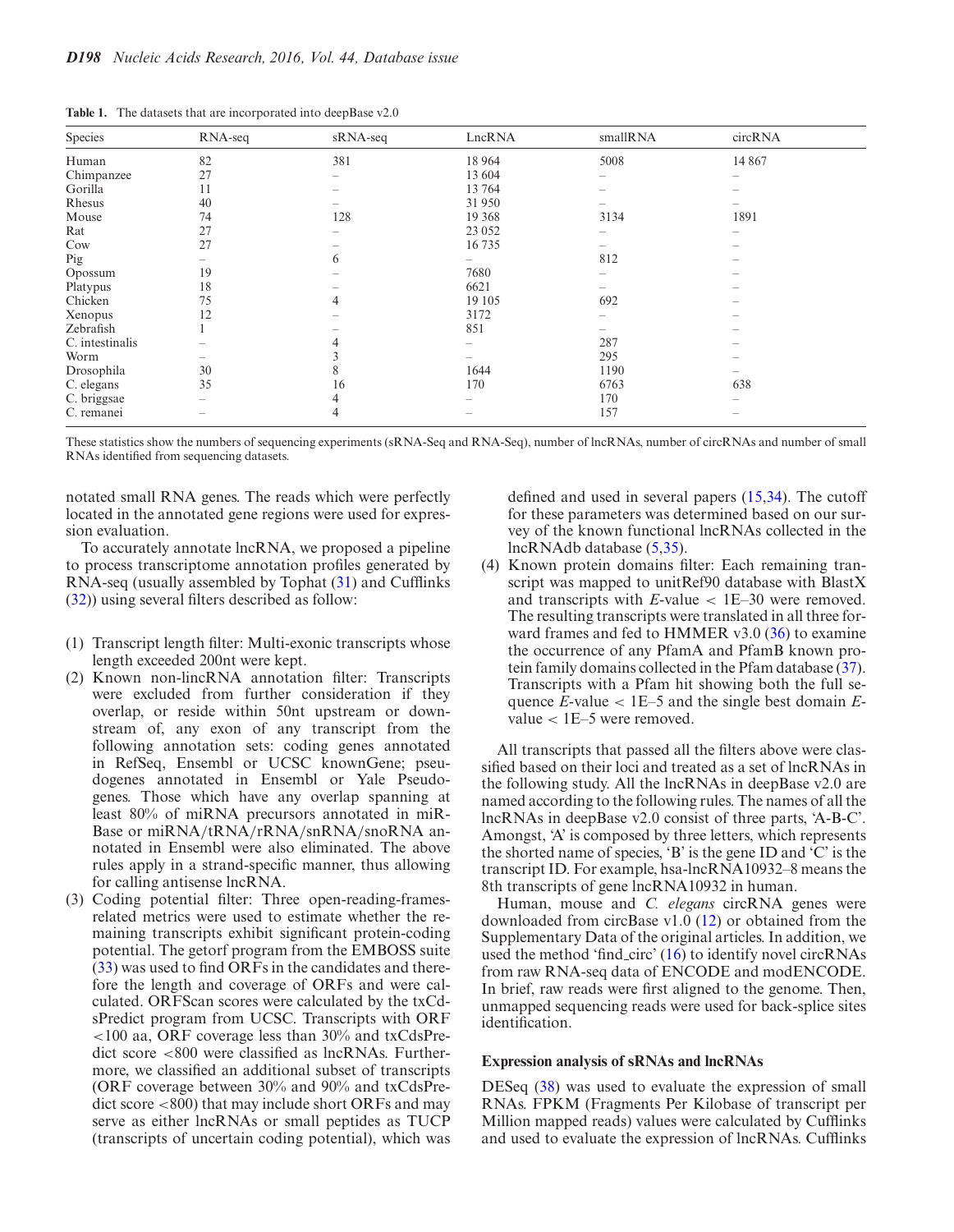includes a program, Cuffnorm, which can be used to generate tables of expression values that are properly normalized for library size.

#### **Evolution analysis of long non-coding RNAs**

The sequences of all identified long non-coding RNAs were extracted from genomes of corresponding species using Bedtools  $v2.17.0$  [\(39\)](#page-5-0). As described by Ulitsky et al. [\(21\)](#page-5-0), we performed similarity searches with each lncRNA sequence in one species against that in the rest species using NCBI BLASTN with parameters '-task blastn -word size 6 -evalue 1e–5 -strand plus' and the resulting hits with the lowest *e*value was kept as the most conserved lncRNA.

## **Predicting the function of lncRNAs from co-expression networks**

Expression correlation (Pearson correlation coefficient) between lncRNAs and protein-coding genes was estimated using coexpression program (the program is available from the authors upon request), which was written in C language and ALGLIB library, and p-value was adjusted with the False Discovery Rate (FDR) correction [\(40\)](#page-5-0). GO ontology data for the Ensembl Genes was downloaded from the Ensembl website [\(41\)](#page-5-0). There are thirteen functional categories for human genome. Enrichment analysis of these pathways in the dataset was determined using a hypergeometric test with Bonferroni and FDR correction [\(40\)](#page-5-0).

## **DATABASE CONTENT AND WEB INTERFACE**

## **The web-based exploration of sRNAs, lncRNAs and circR-NAs**

deepBase provides genome-wide identification of small RNAs in multiple types, including microRNAs, snoRNAs, rRNA-derived small RNAs. In total, there are 18 508 small RNAs are identified in 51 studies of 10 species (Table [1\)](#page-2-0). Users who want to see the results of these small RNAs can use the Browse page. For example, deepBase v2.0 integrates a study which sequenced small RNAs in 60 samples of tumour or normal human cervical tissues [\(42\)](#page-5-0). After our systematic re-annotation of all types of small RNAs in these samples, the 'Browse' page shows 3,176 small RNAs in the result table. By ordering the 'Sample' column of the table, users can find 14 small RNAs that could be detected in all of the 60 samples, including 12 miRNAs, one snoRNA (SNORD85) and one snRNA (RNU2–59P). By sorting the 'Expression' column of the table, the highest expressed miRNA hsa-mir-21 ranks on the top of the table. The 'View' button on the last column can link to the detail information of this miRNA, which displays the distribution of all the sequencing reads on the miRNA precursor in each sample. Most of the reads correspond to the mature arm of the miRNA precursor, and the highest one has 10 005 sequencing copies.

In the Browse page, we also provide integration of lncR-NAs identified by RNA-seq, organized by different species and corresponding studies (Table [1\)](#page-2-0). About half of the lncRNAs were not annotated in GENCODE (Supplementary Figure S1). For instance, we applied our lncRNA identification pipeline (detailed in Methods) to accurately annotate lncRNAs in mouse from RNA-seq data generated by a previous study [\(43\)](#page-6-0). 14 462 mouse lncRNAs were identified, among which 11 220 were not annotated in GEN-CODE. We compared the result of lncRNAs in deepBase v2.0 with other three studies [\(13,15,34\)](#page-5-0). Supplementary Table S2 shows the number of overlapped lncRNAs in deep-Base v2.0 and novel lncRNAs that is not reported in the other studies. According to our results, although varied in amounts, the lncRNAs in different species shared common features (Supplementary Figures S2–S5). For example, the transcript length of lncRNAs is generally shorter than that of protein-coding genes but longer than other ncRNAs (Supplementary Figure S3). Users can view basic information of each lncRNA in the query result, and pressing the 'Predict' button of each entry will call the web-based lnc-Funtion program (introduced in the later session) to predict possible functions of the lncRNA.

#### **Expression profiles of sRNAs and lncRNAs**

One of the most important features of miRNAs is their special expressions in different stages, tissues or cells. deepBase v2.0 provides the expression profiles of small RNAs in each sample. Users can find their interested miRNA name in the small RNA 'Expression' page. The heatmap will display the normalized expression number of miRNA in each sample. Click the name of the miRNA will link to the detail expression result page. Users can find that hsa-mir-122 is especially highly expressed in normal liver tissues compared to other samples.

Spatial and temporal specific expression is one of the well-characterized properties of lncRNAs [\(15\)](#page-5-0). In the Expression page, expression profiles of lncRNAs are visualized through heatmaps, providing an easy way for users to spot tissue-specific lncRNAs. For instance, H19, a maternally imprinted lncRNA, was reported to be highly expressed in placenta and down-regulated in all tissues except skeletal muscle immediately after birth [\(44–46\)](#page-6-0). This phenomenon can be observed through our expression heatmap of H19 generated from data of the Human Body 2.0 project [\(47\)](#page-6-0).

## **Evolutional conservation of lncRNAs in 14 species**

We conducted evolution conservation analysis of lncRNAs in 14 species. Many studies show that most lncRNAs are lineage-specific and in fast phylogenetic evolution [\(13\)](#page-5-0). Out of 18,964 lncRNAs in human we identified, 16 926 have at least one ortholog in primates. However, only 754 lncRNAs present to be conserved in Platypus. 13 800 human lncR-NAs have not previously been annotated, among which hsalncRNA12238 from antisense is highly but only conserved in primates, indicative of weak evolution constraints. hsalncRNA12238 presents intensively high expression in human testis. To verify that, we then predict the function of hsa-lncRNA12238 in Function entry, and GO items show strong correlation with such reproductive process as spermatogenesis, sperm-egg recognition and so forth.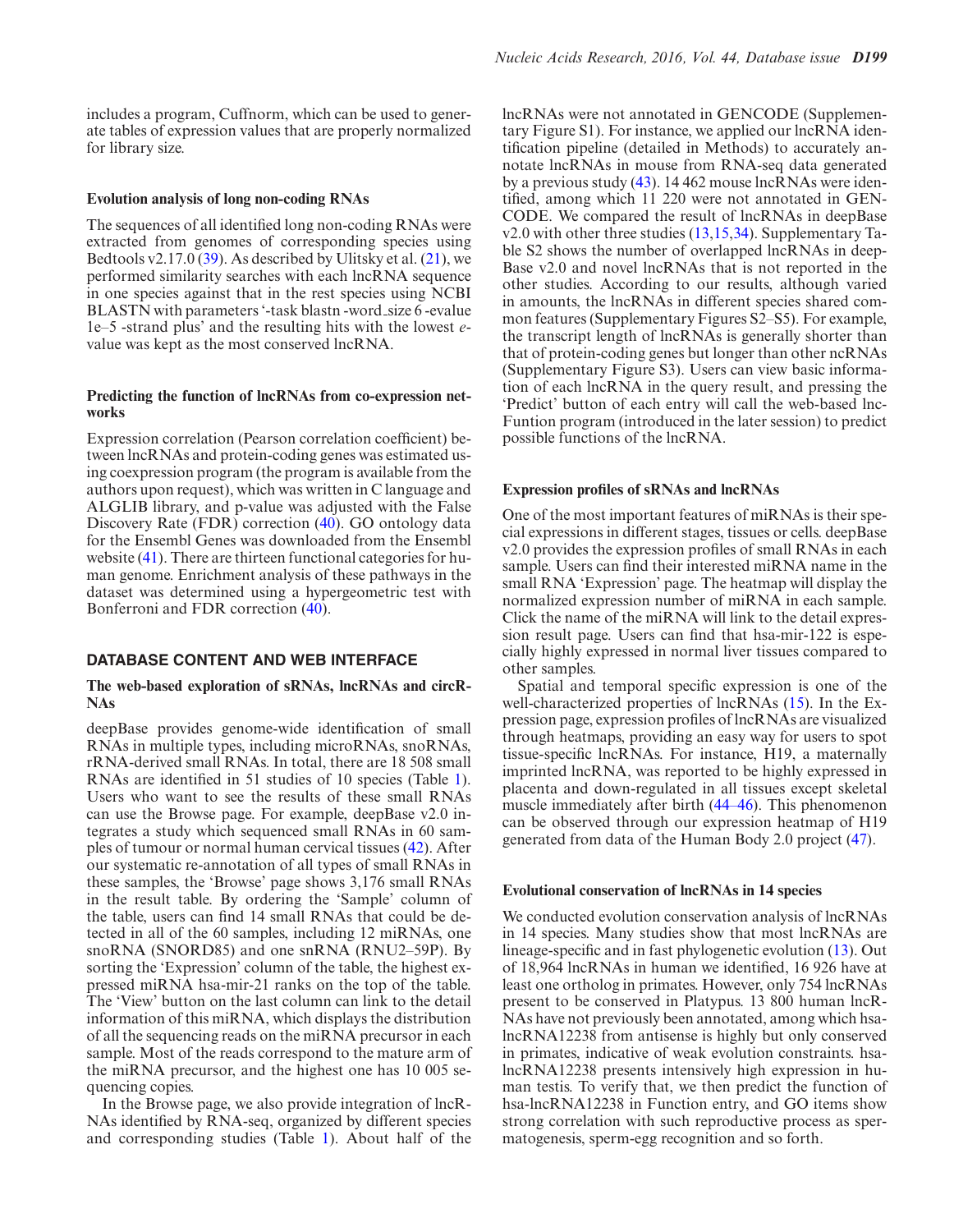## **lncSeeker web-server for the annotation and identification of lncRNAs**

We provide a web-based tool named IncSeeker to implement our filtering pipeline of finding lncRNAs transcriptome assembled from RNA-seq data. Users can upload their transcriptome data in BED12 or GTF format, and our web-server will process the file by a series of tunable criterion and filter steps, including transcript length, exon number, coding ability and potential coding domain. A strict set of lncRNAs will then be displayed on the result page. To evaluate the performance of lncSeeker, we used lncSeeker to predict lncRNAs in GENCODE gene sets. There are 11 324 high-confidence lincRNA transcripts and 95 309 protein-coding transcripts in GENCODE Release 19 (GRCh37.p13). The result showed that the accuracy of lncSeeker was 96.82%, the sensitivity and specificity were 70.08% and 100% (Supplementary Table S3), respectively. We further compared lncSeeker with other four tools related with lncRNAs identification, getorf [\(33\)](#page-5-0), txCdsPredict [\(48\)](#page-6-0), CPAT [\(49\)](#page-6-0) and CNCI [\(50\)](#page-6-0). The result showed lncSeeker had the highest accuracy and specificity.

## **lncFucntion web-server for the functional annotation of lncR-NAs**

A web-based tool, lncFunction, was also developed to predict lncRNA functions from coding and non-coding coexpression networks. There are six options on the query page, and the option 'Input the Target LncRNA' is required. The running parameters, expression values from selected study and every outcome in the three categories of function prediction are available for users to download.

# **CONCLUSIONS**

Although a few dozen of lncRNAs and circRNAs have been characterized to some extent and reported to function in important cellular processes [\(1–4\)](#page-5-0), such as differentiation, development, proliferation, self-renewal, pluripotency, carcinogenesis and progression, the functions of most annotated ncRNAs are unknown  $(1-4)$ . In this study, by analyzing a large set of sRNAs, lncRNAs and circRNAs identified from deep-sequencing datasets, we have annotated ncRNAs with a broad range of structural, expression, and evolutionary features.

Currently, there is an increasing amount of databases developed for ncRNAs, including NONCODE [\(51\)](#page-6-0), lncR-NAdisease [\(52\)](#page-6-0), ncFANs [\(53\)](#page-6-0), lncRNA2Function [\(54\)](#page-6-0), FAME [\(55\)](#page-6-0), miRo [\(56\)](#page-6-0), miRGator [\(57\)](#page-6-0) and lncRNAwiki  $(58)$ . NONCODE  $(51)$  is a comprehensive database which contains all kinds of ncRNAs, but no evolution information for these ncRNAs. lncRNAdisease [\(52\)](#page-6-0) is a specialized database which collects disease-associated lncRNAs and their interaction entries. On comparison with ncFANs [\(53\)](#page-6-0), which is used to predict lncRNAs from 'Affymetrix microarray datasets', our tool is designed to identify lncR-NAs from 'RNA-Seq' based datasets. Compared with other pipeline/tools [\(59\)](#page-6-0), our pipeline integrates more tools as well as built-in scripts and annotates and identifies lncR-NAs more reliably. Compared with our previous deepBase v1.0 which was designed to focus on small RNAs [\(60\)](#page-6-0),

deepBase v2.0 was designed to identify and annotate lncR-NAs and circRNAs, and to predict the functions of lncR-NAs. deepBase v2.0 also provides more comprehensive expression and evolution profiles of lncRNAs, circRNAs and small RNAs. The distinctive features of deepBase v2.0 include the following: (i) deepBase v2.0 has provided the most comprehensive expression analysis of sRNAs and lncR-NAs from 1036 RNA-Seq datasets from 19 species. The constructed gene expression profiles of both ncRNAs and protein-coding genes from our analyses are a valuable resource for understanding the similarities and differences of transcriptional regulation of protein-coding genes and ncR-NAs across different tissue/cell-line types. (ii) To the best of our knowledge, this is the first attempt to construct evolutional patterns of lncRNAs and circRNAs across several evolutional clades. Conservation patterns provided by our database may help biologists to select important ncR-NAs for further functional validation. (iii) Two web-based tools, lncSeeker and lncFunction, can be used to identify high-confidence lncRNAs, and to predict lncRNA functions. We expect that access to these tools will enable more researchers to search for functions of novel lncRNAs in the ever-increasing amounts of deep-sequencing data.

# **FUTURE DIRECTIONS**

Next-generation sequencing technologies play vital roles in improving our understanding of functional genomics. As sRNA-Seq and RNA-Seq technology is applied to a broader set of species, cell lines, tissues and conditions, we will continually maintain and update the database. The integration of transcriptome datasets from the deepBase database, and the cancer genomics data and clinical information from the Gene Expression Omnibus (GEO), The Cancer Genome Atlas (TCGA) and International Cancer Genome Consortium (ICGC), will improve our understanding of expression and function of ncRNAs in diseases.

# **AVAILABILITY**

deepBase v2.0 is freely available at http://deepbase.sysu.edu. cn/ or [http://biocenter.sysu.edu.cn/deepBase/. The deep-](http://deepbase.sysu.edu.cn/)Base data files can be downloaded and used in accordance with the GNU Public License and the license of primary data sources.

## **SUPPLEMENTARY DATA**

[Supplementary Data](http://nar.oxfordjournals.org/lookup/suppl/doi:10.1093/nar/gkv1273/-/DC1) are available at NAR Online.

# **FUNDING**

Ministry of Science and Technology of China, National Basic Research Program [2011CB811300]; National Natural Science Foundation of China [30900820, 31230042, 31370791, 31401975, 31471223, 91440110]; Guangdong Province [S2012010010510, S2013010012457]; The project of Science and Technology New Star in ZhuJiang Guangzhou city [2012J2200025]; Fundamental Research Funds for the Central Universities [2011330003161070, 14lgjc18]; China Postdoctoral Science Foundation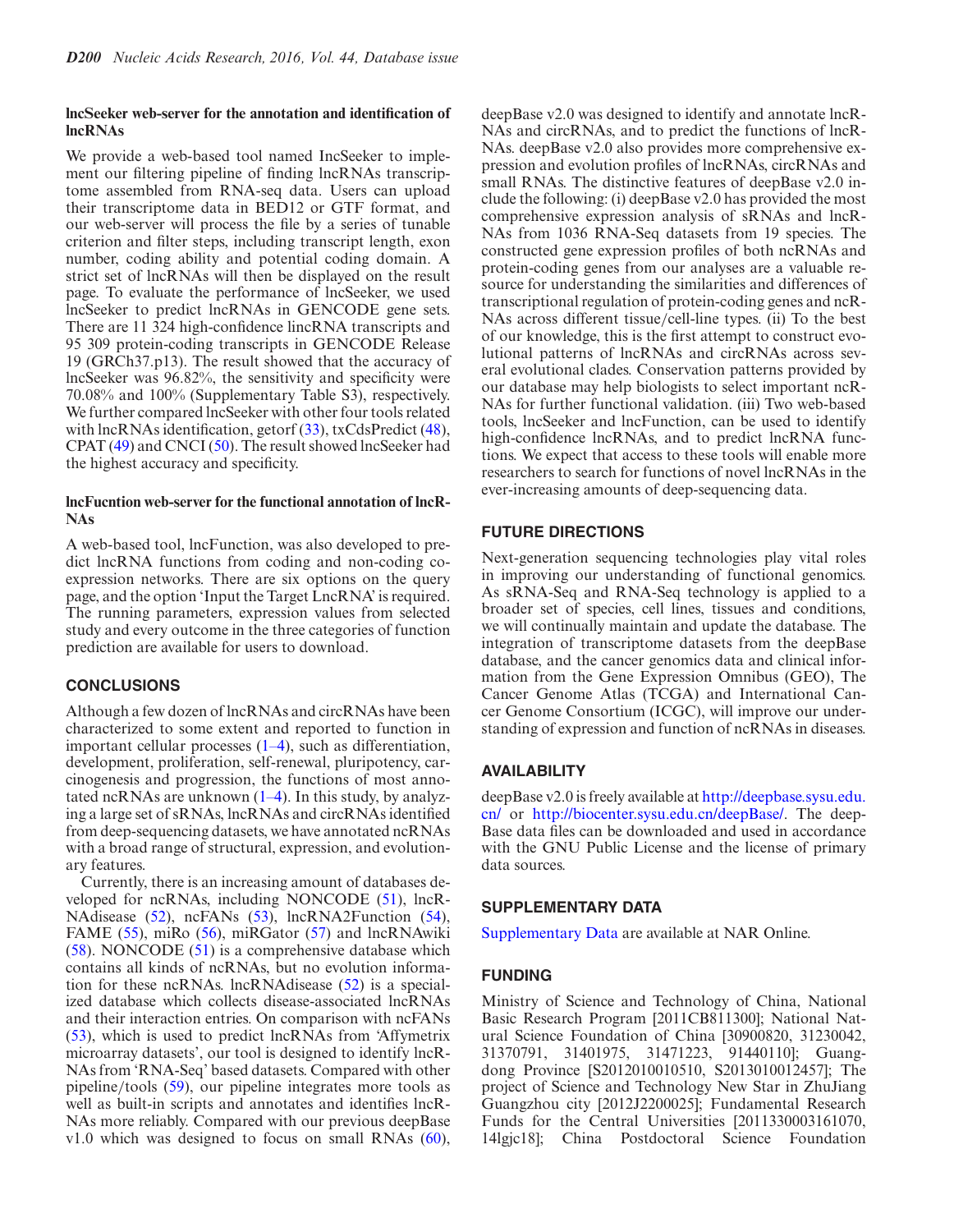<span id="page-5-0"></span>[200902348]; This research is supported in part by the Guangdong Province Key Laboratory of Computational Science and the Guangdong Province Computational Science Innovative Research Team. Funding for open access charge: Ministry of Science and Technology of China, National Basic Research Program [2011CB811300]. *Conflict of interest statement.* None declared.

## **REFERENCES**

- 1. Guttman,M. and Rinn,J.L. (2012) Modular regulatory principles of large non-coding RNAs. *Nature*, **482**, 339–346.
- 2. Ulitsky,I. and Bartel,D.P. (2013) lincRNAs: genomics, evolution, and mechanisms. *Cell*, **154**, 26–46.
- 3. Bartel,D.P. (2009) MicroRNAs: target recognition and regulatory functions. *Cell*, **136**, 215–233.
- 4. Jeck,W.R. and Sharpless,N.E. (2014) Detecting and characterizing circular RNAs. *Nat. Biotechnol.*, **32**, 453–461.
- 5. Amaral,P.P., Clark,M.B., Gascoigne,D.K., Dinger,M.E. and Mattick,J.S. (2011) lncRNAdb: a reference database for long noncoding RNAs. *Nucleic Acids Res.*, **39**, D146–D151.
- 6. Harrow,J., Frankish,A., Gonzalez,J.M., Tapanari,E., Diekhans,M., Kokocinski,F., Aken,B.L., Barrell,D., Zadissa,A., Searle,S. *et al.* (2012) GENCODE: the reference human genome annotation for The ENCODE Project. *Genome Res.*, **22**, 1760–1774.
- 7. Park,C., Yu,N., Choi,I., Kim,W. and Lee,S. (2014) lncRNAtor: a comprehensive resource for functional investigation of long non-coding RNAs. *Bioinformatics*, **30**, 2480–2485.
- 8. Yang,J.H., Li,J.H., Jiang,S., Zhou,H. and Qu,L.H. (2013) ChIPBase: a database for decoding the transcriptional regulation of long non-coding RNA and microRNA genes from ChIP-Seq data. *Nucleic Acids Res.*, **41**, D177–D187.
- 9. Bu,D., Yu,K., Sun,S., Xie,C., Skogerbo,G., Miao,R., Xiao,H., Liao,Q., Luo,H., Zhao,G. *et al.* (2012) NONCODE v3.0: integrative annotation of long noncoding RNAs. *Nucleic Acids Res.*, **40**, D210–D215.
- 10. Kozomara,A. and Griffiths-Jones,S. (2011) miRBase: integrating microRNA annotation and deep-sequencing data. *Nucleic Acids Res.*, **39**, D152–D157.
- 11. Li,J.H., Liu,S., Zhou,H., Qu,L.H. and Yang,J.H. (2014) starBase v2.0: decoding miRNA-ceRNA, miRNA-ncRNA and protein-RNA interaction networks from large-scale CLIP-Seq data. *Nucleic Acids Res.*, **42**, D92–D97.
- 12. Glazar,P., Papavasileiou,P. and Rajewsky,N. (2014) circBase: a database for circular RNAs. *RNA*, **20**, 1666–1670.
- 13. Necsulea,A., Soumillon,M., Warnefors,M., Liechti,A., Daish,T., Zeller,U., Baker,J.C., Grutzner,F. and Kaessmann,H. (2014) The evolution of lncRNA repertoires and expression patterns in tetrapods. *Nature*, **505**, 635–640.
- 14. Washietl,S., Kellis,M. and Garber,M. (2014) Evolutionary dynamics and tissue specificity of human long noncoding RNAs in six mammals. *Genome Res.*, **24**, 616–628.
- 15. Cabili,M.N., Trapnell,C., Goff,L., Koziol,M., Tazon-Vega,B., Regev,A. and Rinn,J.L. (2011) Integrative annotation of human large intergenic noncoding RNAs reveals global properties and specific subclasses. *Genes Dev.*, **25**, 1915–1927.
- 16. Memczak,S., Jens,M., Elefsinioti,A., Torti,F., Krueger,J., Rybak,A., Maier,L., Mackowiak,S.D., Gregersen,L.H., Munschauer,M. *et al.* (2013) Circular RNAs are a large class of animal RNAs with regulatory potency. *Nature*, **495**, 333–338.
- 17. Hansen,T.B., Jensen,T.I., Clausen,B.H., Bramsen,J.B., Finsen,B., Damgaard,C.K. and Kjems,J. (2013) Natural RNA circles function as efficient microRNA sponges. *Nature*, **495**, 384–388.
- 18. Dinger,M.E., Amaral,P.P., Mercer,T.R., Pang,K.C., Bruce,S.J., Gardiner,B.B., Askarian-Amiri,M.E., Ru,K., Solda,G., Simons,C. *et al.* (2008) Long noncoding RNAs in mouse embryonic stem cell pluripotency and differentiation. *Genome Res.*, **18**, 1433–1445.
- 19. Young,R.S., Marques,A.C., Tibbit,C., Haerty,W., Bassett,A.R., Liu,J.L. and Ponting,C.P. (2012) Identification and properties of 1,119 candidate lincRNA loci in the Drosophila melanogaster genome. *Genome Biol. Evol.*, **4**, 427–442.
- 20. Nam,J.W. and Bartel,D.P. (2012) Long noncoding RNAs in C. elegans. *Genome Res.*, **22**, 2529–2540.
- 21. Ulitsky,I., Shkumatava,A., Jan,C.H., Sive,H. and Bartel,D.P. (2011) Conserved function of lincRNAs in vertebrate embryonic development despite rapid sequence evolution. *Cell*, **147**, 1537–1550.
- 22. Pauli,A., Valen,E., Lin,M.F., Garber,M., Vastenhouw,N.L., Levin,J.Z., Fan,L., Sandelin,A., Rinn,J.L., Regev,A. *et al.* (2012) Systematic identification of long noncoding RNAs expressed during zebrafish embryogenesis. *Genome Res.*, **22**, 577–591.
- 23. Yang,J.H., Shao,P., Zhou,H., Chen,Y.Q. and Qu,L.H. (2010) deepBase: a database for deeply annotating and mining deep sequencing data. *Nucleic Acids Res.*, **38**, D123–D130.
- 24. Sayers,E.W., Barrett,T., Benson,D.A., Bryant,S.H., Canese,K., Chetvernin,V., Church,D.M., DiCuccio,M., Edgar,R., Federhen,S. *et al.* (2009) Database resources of the National Center for Biotechnology Information. *Nucleic Acids Res.*, **37**, D5–D15.
- 25. Pruitt,K.D., Tatusova,T., Brown,G.R. and Maglott,D.R. (2012) NCBI Reference Sequences (RefSeq): current status, new features and genome annotation policy. *Nucleic Acids Res.*, **40**, D130–D135.
- 26. Meyer,L.R., Zweig,A.S., Hinrichs,A.S., Karolchik,D., Kuhn,R.M., Wong,M., Sloan,C.A., Rosenbloom,K.R., Roe,G., Rhead,B. *et al.* (2013) The UCSC Genome Browser database: extensions and updates 2013. *Nucleic Acids Res.*, **41**, D64–D69.
- 27. Harris,T.W., Baran,J., Bieri,T., Cabunoc,A., Chan,J., Chen,W.J., Davis,P., Done,J., Grove,C., Howe,K. *et al.* (2014) WormBase 2014: new views of curated biology. *Nucleic Acids Res.*, **42**, D789–D793.
- 28. Tweedie,S., Ashburner,M., Falls,K., Leyland,P., McQuilton,P., Marygold,S., Millburn,G., Osumi-Sutherland,D., Schroeder,A., Seal,R. *et al.* (2009) FlyBase: enhancing Drosophila Gene Ontology annotations. *Nucleic Acids Res.*, **37**, D555–D559.
- 29. Duan,J., Li,R.Q., Cheng,D.J., Fan,W., Zha,X.F., Cheng,T.C., Wu,Y.Q., Wang,J., Mita,K., Xiang,Z.H. *et al.* (2010) SilkDB v2.0: a platform for silkworm (Bombyx mori) genome biology. *Nucleic Acids Res.*, **38**, D453–D456.
- 30. Kozomara,A. and Griffiths-Jones,S. (2014) miRBase: annotating high confidence microRNAs using deep sequencing data. *Nucleic Acids Res.*, **42**, D68–D73.
- 31. Kim,D., Pertea,G., Trapnell,C., Pimentel,H., Kelley,R. and Salzberg,S.L. (2013) TopHat2: accurate alignment of transcriptomes in the presence of insertions, deletions and gene fusions. *Genome Biol.*, **14**, R36.
- 32. Trapnell,C., Hendrickson,D.G., Sauvageau,M., Goff,L., Rinn,J.L. and Pachter,L. (2013) Differential analysis of gene regulation at transcript resolution with RNA-seq. *Nat. Biotechnol.*, **31**, 46–53.
- 33. Rice,P., Longden,I. and Bleasby,A. (2000) EMBOSS: the European Molecular Biology Open Software Suite. *Trends Genet.*, **16**, 276–277.
- 34. Iyer,M.K., Niknafs,Y.S., Malik,R., Singhal,U., Sahu,A., Hosono,Y., Barrette,T.R., Prensner,J.R., Evans,J.R., Zhao,S. *et al.* (2015) The landscape of long noncoding RNAs in the human transcriptome. *Nat. Genet.*, **47**, 199–208.
- 35. Quek,X.C., Thomson,D.W., Maag,J.L., Bartonicek,N., Signal,B., Clark,M.B., Gloss,B.S. and Dinger,M.E. (2015) lncRNAdb v2.0: expanding the reference database for functional long noncoding RNAs. *Nucleic Acids Res.*, **43**, D168–D173.
- 36. Finn,R.D., Clements,J. and Eddy,S.R. (2011) HMMER web server: interactive sequence similarity searching. *Nucleic Acids Res.*, **39**, W29–W37.
- 37. Finn,R.D., Bateman,A., Clements,J., Coggill,P., Eberhardt,R.Y., Eddy,S.R., Heger,A., Hetherington,K., Holm,L., Mistry,J. *et al.* (2014) Pfam: the protein families database. *Nucleic Acids Res.*, **42**, D222–D230.
- 38. Anders,S. and Huber,W. (2010) Differential expression analysis for sequence count data. *Genome Biol.*, **11**, R106.
- 39. Quinlan,A.R. and Hall,I.M. (2010) BEDTools: a flexible suite of utilities for comparing genomic features. *Bioinformatics*, **26**, 841–842.
- 40. Benjamini,Y. and Hochberg,Y. (1995) Controlling the false discovery rate: a practical and powerful approach to multiple testing. *J. R. Stat. Soc. Ser. B (Methodological)*, **57**, 289–300.
- 41. Flicek,P., Ahmed,I., Amode,M.R., Barrell,D., Beal,K., Brent,S., Carvalho-Silva,D., Clapham,P., Coates,G., Fairley,S. *et al.* (2013) Ensembl 2013. *Nucleic Acids Res.*, **41**, D48–D55.
- 42. Witten,D., Tibshirani,R., Gu,S.G., Fire,A. and Lui,W.O. (2010) Ultra-high throughput sequencing-based small RNA discovery and